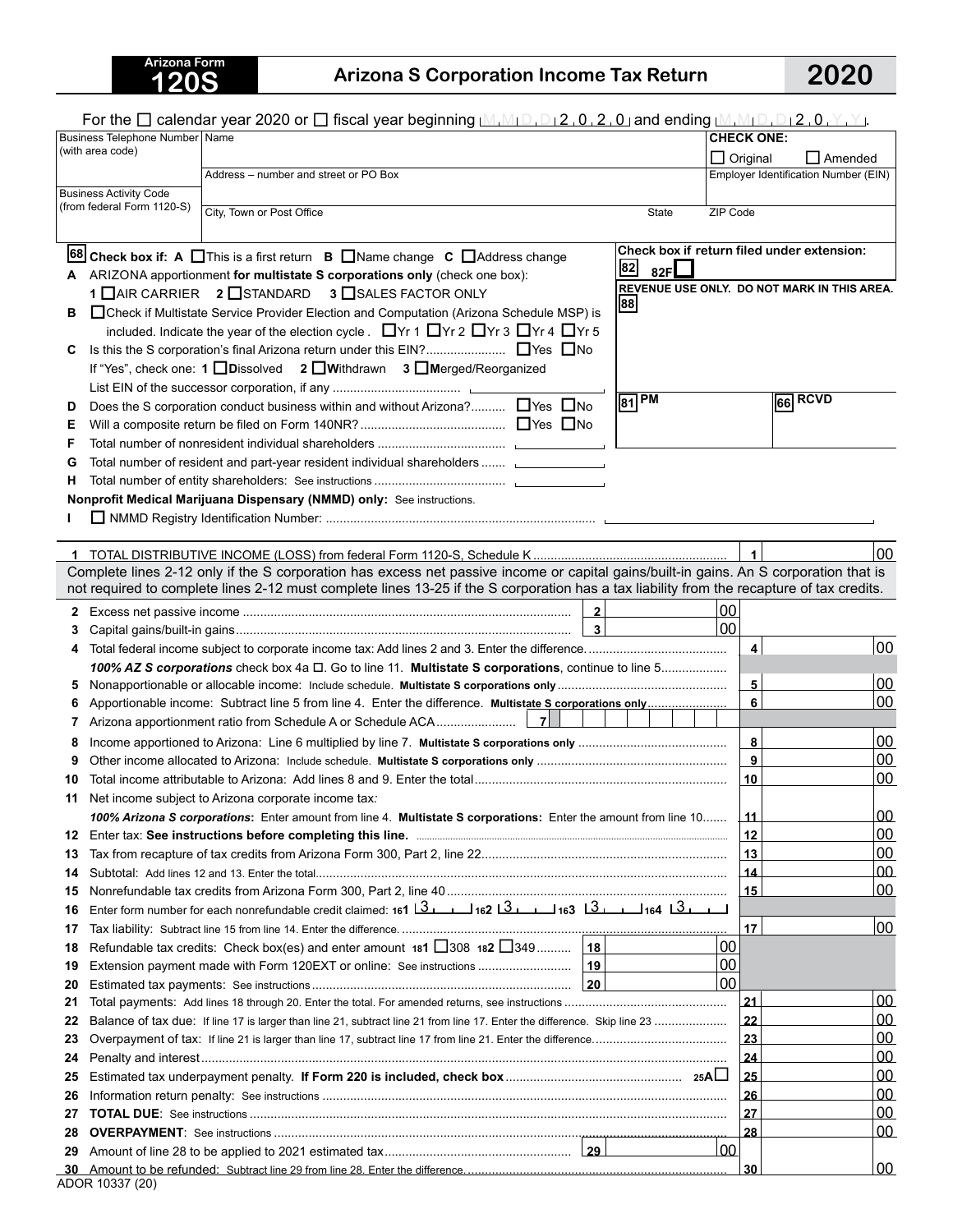| 'Name<br>: shown on page ډ          | EIN |  |
|-------------------------------------|-----|--|
| the contract of the contract of the |     |  |
|                                     |     |  |
|                                     |     |  |
|                                     |     |  |

## **SCHEDULE A Apportionment Formula (Multistate S Corporations Only)**

| <b>IMPORTANT:</b> Qualifying air carriers must use Arizona Schedule ACA.<br>Qualifying multistate service providers must include Arizona Schedule                                                                                                               | <b>COLUMN A</b><br><b>Total Within Arizona</b> | <b>COLUMN B</b><br><b>Total Everywhere</b> | <b>COLUMN C</b><br>Ratio Within Arizona                                                |
|-----------------------------------------------------------------------------------------------------------------------------------------------------------------------------------------------------------------------------------------------------------------|------------------------------------------------|--------------------------------------------|----------------------------------------------------------------------------------------|
| MSP. If the "SALES FACTOR ONLY" box on page 1, line A, is checked,                                                                                                                                                                                              | Round to nearest dollar                        | Round to nearest dollar.                   | $A \div B$                                                                             |
| complete only Section A3, Sales Factor, lines a through f. See instructions.                                                                                                                                                                                    |                                                |                                            | Be certain to enter                                                                    |
| A1 Property Factor - STANDARD APPORTIONMENT ONLY<br>Value of real and tangible personal property (by averaging the value<br>of owned property at the beginning and end of the tax period; rented<br>property at capitalized value).                             |                                                |                                            | amounts in Column C<br>carried to six decimal<br>places. You must type<br>the decimal. |
| a Owned Property (at original cost):                                                                                                                                                                                                                            |                                                |                                            |                                                                                        |
|                                                                                                                                                                                                                                                                 |                                                |                                            |                                                                                        |
| 2 Depreciable assets (do not include construction in progress)                                                                                                                                                                                                  |                                                |                                            |                                                                                        |
|                                                                                                                                                                                                                                                                 |                                                |                                            |                                                                                        |
| 4 Other assets (describe): <u>contract and a set of the set of the set of the set of the set of the set of the set of the set of the set of the set of the set of the set of the set of the set of the set of the set of the set</u>                            |                                                |                                            |                                                                                        |
| <b>5</b> Less: Nonbusiness property (if included in above totals)                                                                                                                                                                                               |                                                |                                            |                                                                                        |
| <b>6</b> Total of section a (the sum of lines 1 through 4 less line 5)                                                                                                                                                                                          |                                                |                                            |                                                                                        |
|                                                                                                                                                                                                                                                                 |                                                |                                            |                                                                                        |
| <b>c</b> Total owned and rented property (Total of section a plus section b).                                                                                                                                                                                   |                                                |                                            |                                                                                        |
| A2 Payroll Factor - STANDARD APPORTIONMENT ONLY<br>Total wages, salaries, commissions and other compensation to<br>employees (per federal Form 1120S, or payroll reports).                                                                                      |                                                |                                            |                                                                                        |
| A3 Sales Factor                                                                                                                                                                                                                                                 |                                                |                                            |                                                                                        |
| a Sales delivered or shipped to Arizona purchasers                                                                                                                                                                                                              |                                                |                                            |                                                                                        |
| <b>b</b> Sales from services or from designated intangibles for                                                                                                                                                                                                 |                                                |                                            |                                                                                        |
| qualifying multistate service providers only (see instructions;                                                                                                                                                                                                 |                                                |                                            |                                                                                        |
|                                                                                                                                                                                                                                                                 |                                                |                                            |                                                                                        |
|                                                                                                                                                                                                                                                                 |                                                |                                            |                                                                                        |
| e Weight AZ sales: (STANDARD x 2; SALES FACTOR ONLY x 1)<br>f Sales Factor Only (for Column A, multiply line d by line e; for                                                                                                                                   | <b>OR</b><br>$\times 2$<br>×1                  |                                            |                                                                                        |
| Column B, enter the amount from line d; for Column C, divide                                                                                                                                                                                                    |                                                |                                            |                                                                                        |
| Column A by Column B.) Skip line A4 and line A5.                                                                                                                                                                                                                |                                                |                                            |                                                                                        |
| <b>STANDARD Apportionment, continue to A4.</b>                                                                                                                                                                                                                  |                                                |                                            |                                                                                        |
| <b>SALES FACTOR ONLY Apportionment, enter the amount from</b>                                                                                                                                                                                                   |                                                |                                            |                                                                                        |
|                                                                                                                                                                                                                                                                 |                                                |                                            |                                                                                        |
| A5 Average Apportionment Ratio for STANDARD Apportionment: Divide line A4, Column C, by four (4). Enter the result                                                                                                                                              |                                                |                                            |                                                                                        |
|                                                                                                                                                                                                                                                                 |                                                |                                            |                                                                                        |
| <b>SCHEDULE B</b> Other Information                                                                                                                                                                                                                             |                                                |                                            |                                                                                        |
| <b>B1</b> Date business began in Arizona or date income was first derived from Arizona sources: $[M, M] \cup [D, D]$<br><b>B2</b> Address at which tax records are located for audit purposes:                                                                  |                                                |                                            |                                                                                        |
| Number/Street: University of the University of the University of the University of the University of the University of the University of the University of the University of the University of the University of the Universit                                  |                                                |                                            |                                                                                        |
|                                                                                                                                                                                                                                                                 |                                                |                                            |                                                                                        |
| B3 The taxpayer designates the individual listed below as the person to contact to schedule an audit of this return and authorizes the disclosure of<br>confidential information to this individual. (See instructions, page 12.)                               |                                                |                                            |                                                                                        |
| Name:<br>the contract of the contract of the contract of the contract of the contract of the contract of the contract of                                                                                                                                        |                                                | Phone Number: L<br>(Area Code)             |                                                                                        |
| Title:<br>B4 List prior taxable years ending in MM/DD/YYYY format for which a federal examination has been finalized:                                                                                                                                           |                                                |                                            |                                                                                        |
|                                                                                                                                                                                                                                                                 |                                                |                                            |                                                                                        |
| NOTE: A.R.S. § 43-327 requires the taxpayer, within ninety days after final determination, to report these changes under separate cover to the<br>Arizona Department of Revenue or to file amended returns reporting these changes. (See instructions, page 2.) |                                                |                                            |                                                                                        |
| B5 Indicate tax accounting method: $\Box$ Cash $\Box$ Accrual $\Box$ Other (Specify method.)                                                                                                                                                                    |                                                |                                            |                                                                                        |